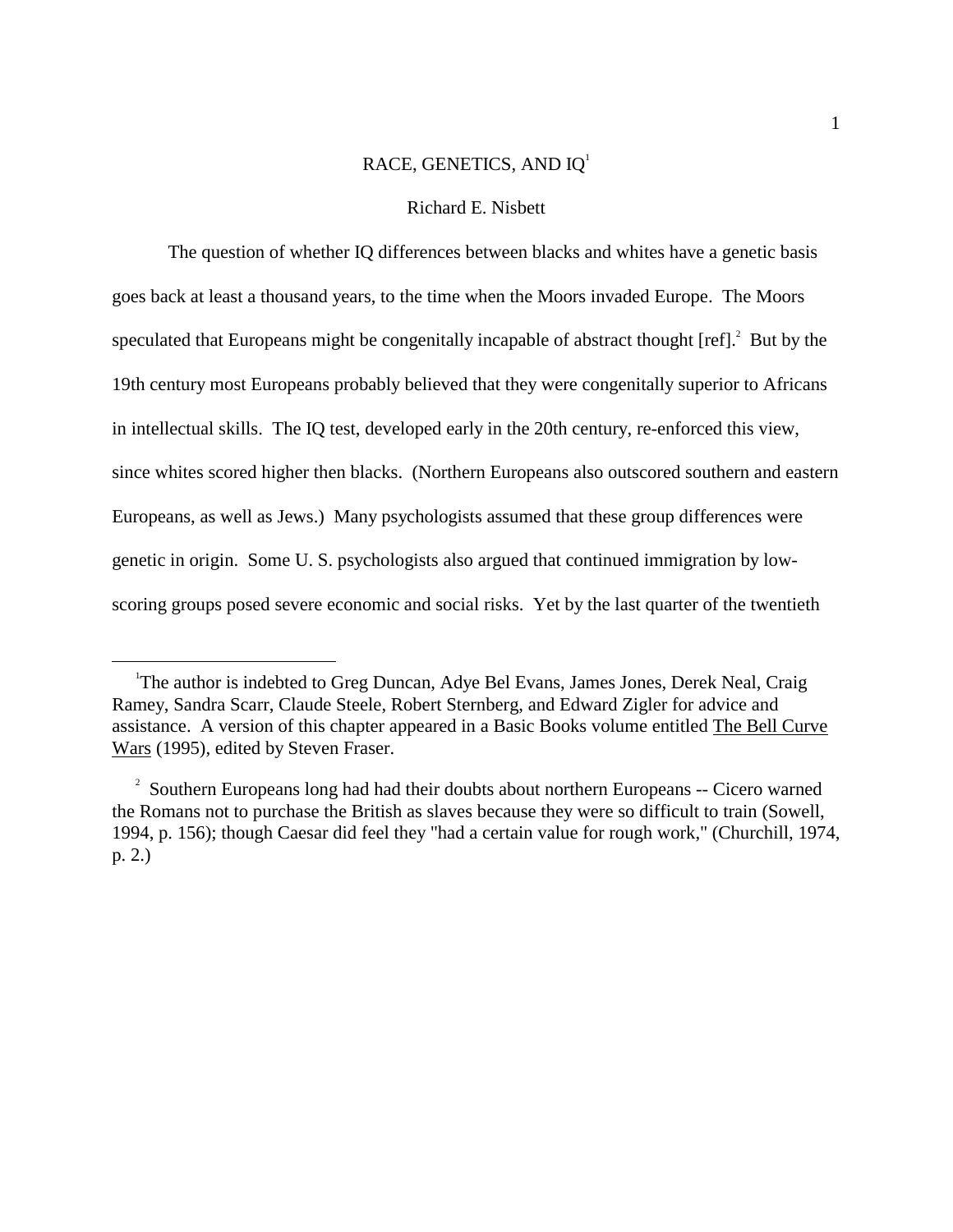century Jews and many of the other European groups initially found wanting in intelligence had higher average IQ scores and higher average incomes than northern Europeans in the United States.

Unlike the differences among European ethnic groups, the IQ difference between European and African Americans persisted throughout the twentieth century, and many Americans continue to believe that a substantial portion of the difference is genetic in origin. For decades, whites scored about 15 points higher than blacks on IQ test. If such a difference were wholly or substantially genetic in origin, the implications for American society would be dire. It would mean that even if the environmental playing field were leveled, a much higher proportion of blacks than whites would have trouble supporting themselves, and a much lower proportion of blacks than whites would be professionals and successful business people. A recent example of this claim can be found in the phenomenally successful book The Bell Curve (1994), by Richard Herrnstein and Charles Murray.

In this chapter I review the evidence on whether the black-white IQ difference (which I refer to as the B/W IQ gap) is wholly or in substantial part due to genetic factors (other than obvious ones like skin color, which affect the way Americans treat each other.) Because The Bell Curve has played such a central role in recent discussions of this issue, I often focus on its claims. For this purpose I will accept the mainstream view on IQ tests and their correlates, including the following assumptions.

1) IQ tests measure something real about intelligence as defined in the modern West.

2) Children's IQ scores predict important life outcomes such as success in school, delinquency and crime, and productive economic behavior. This relationship persists even when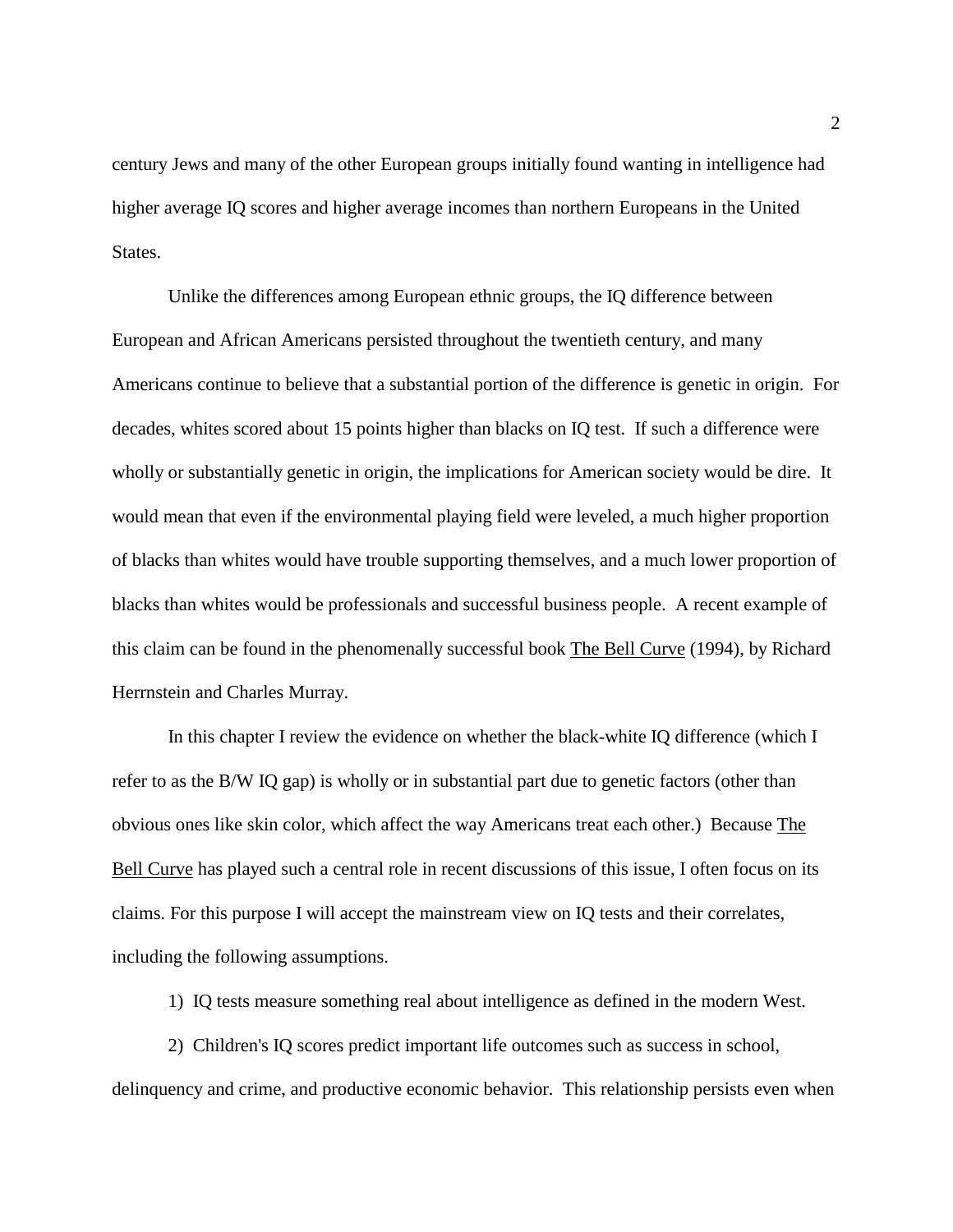we control family background and other social correlates of IQ.

3) Among whites, variation in IQ is to some extent heritable. That is to say, IQ scores vary independently of environmental conditions. Expert estimates suggest that anywhere between 30 and 80 percent of the variation in IQ scores is determined by genetic factors, with 50 to 60 percent being the most commonly accepted range.

4) Estimates of heritability within a given population tell us nothing about the degree to which differences between populations are genetically determined. The classic example is an experiment in which a random mix of wheat seeds is grown on two different plots of land. Within either plot, the environment is kept uniform, so the height of the different plants is largely or entirely genetically-determined. Yet the average difference between the two plots is still entirely environmental, because the mix of genotypes in each plot is identical. (For a particularly lucid account of heritability and genetic determination in relation to IQ, see Block, 1995).

Despite the fact that the heritability of a characteristic within a population has no necessary relationship to the heritability of differences between populations, many people believe that the large IQ difference between blacks and whites "must" be partly genetic in origin. They argue that if the heritability of IQ within populations is high (especially if it is as high as .8), and if the B/W IQ gap is as large as one standard deviation, the one must assume implausibly large environmental differences between blacks and whites to explain the B/W IQ gap in exclusively environmental terms.

Evidence bearing on the heritability of the B/W IQ gap is of two broad types.

1) Studies of African Americans that correlate their IQ scores with the percentage of their genes that are "European". These are by far the most relevant studies. They are also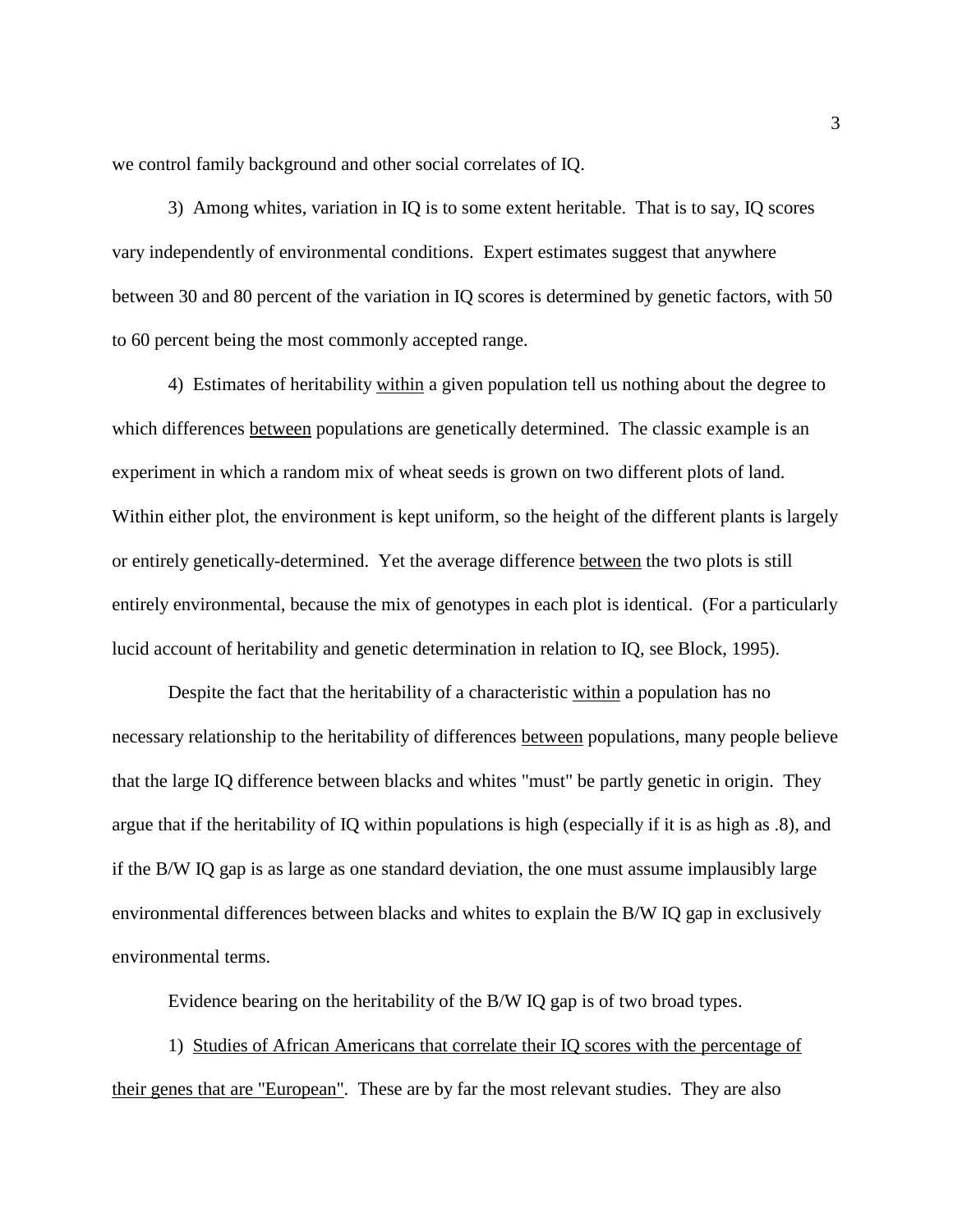relatively easy to do in the United States because America classifies individuals as "black" even when they have a very large percentage of "white" ancestors. As much as 30 percent of the "black" American gene pool consists of "European" genes. The conventional genetic hypothesis is that blacks with more European genes should have higher IQ scores. Of course, such a correlation could also arise for environmental reasons. ABlacks@with lighter skins and more Caucasian features might have social and economic advantages that would make it more likely that they would have high IQs. As a consequence, if there were to be very weak associations between degree of Europeanness and IQ, this would be particularly damaging to the genetic hypothesis.

2) Studies examining the effect of the family environment in which black children are raised. The conventional genetic hypothesis is that rearing blacks in family environments like those of whites should result in little or no gain for blacks. (Of course, even when black children reared in white homes they would be subject to other cultural and social influences that might well depress their IQ scores.)

Despite the assertions of some scholars, including Herrnstein and Murray, a review of the evidence in each of these areas provides almost no support for genetic explanations of the B/W gap.

## Studies Directly Assessing Heritability

Five types of studies can make some claim to studying heritability directly. Three types estimate the Europeanness of the genetic heritage of individual blacks -- by assessing skin color, by examining blood groups, and by simply asking individuals about their parents and grandparents.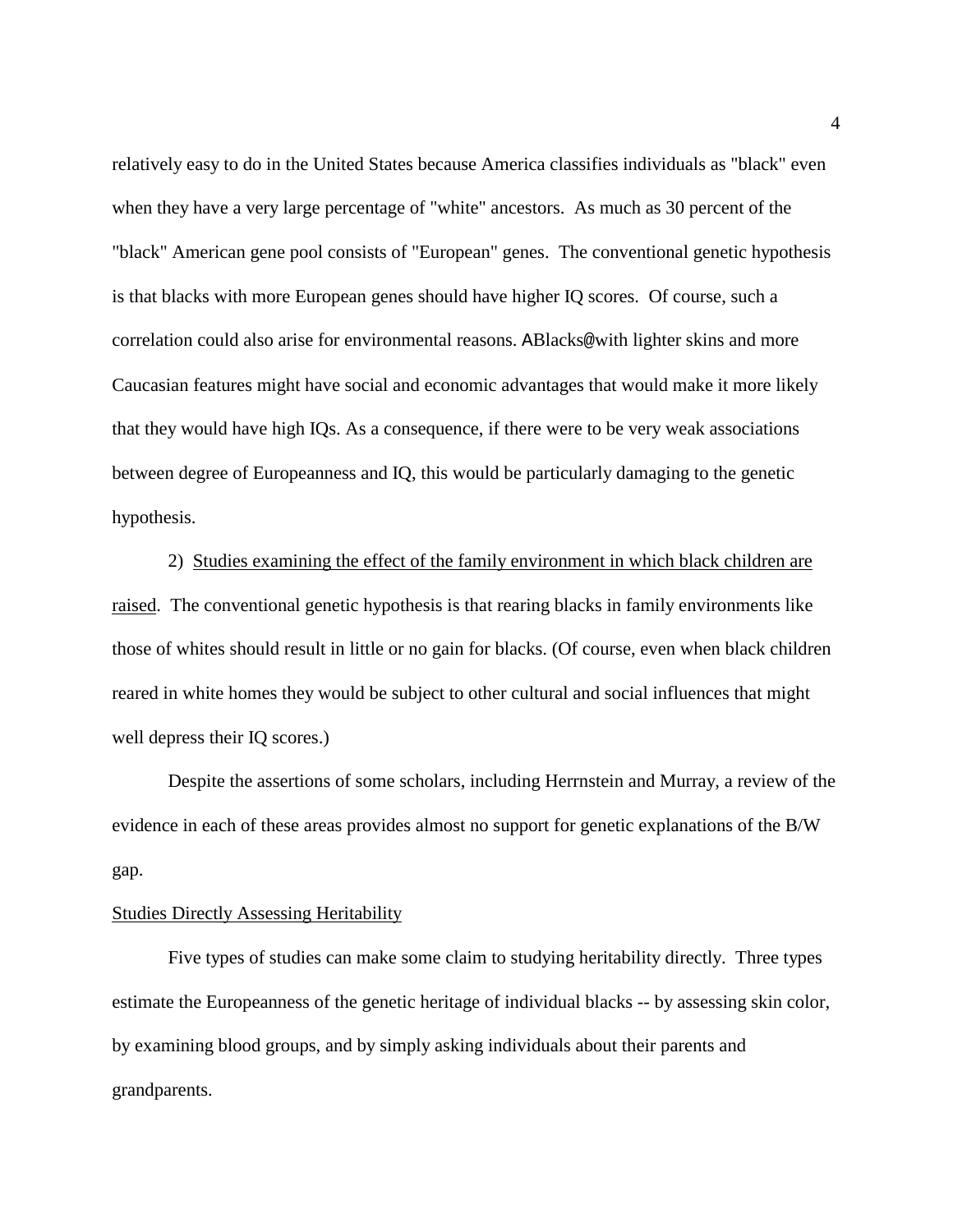Studies of skin color. Studies relating darkness of skin color and IQ are easy to do and many have been reported over the years. This literature consistently shows that the correlation of IQ with skin color in the black population is quite low. Even Audrey Shuey (1966), one of the most vehement supporters of the view that the B/W IQ gap is genetic in origin, reached the conclusion that IQ is only weakly associated with skin color. Typical correlations are in the range of .15 (and are even less with degree to which facial features are rated as "Negroid"). Even if we ignore the advantages that might accrue to "blacks" with light skin, a correlation of 0.15 does not suggest that European ancestry exerts a strong genetic influence on IQ. On the other hand, many of the studies reviewed by Shuey had small samples and dubious sampling procedures, and moreover the .15 estimate could be low due to error of measurement. Both skin color and IQ are measured with high reliability, but a major problem with these studies is that while skin color may seem to be a straightforward indicator of degree of European ancestry, it is not. Skin color varies substantially in Sub-Saharan African populations. As a result, some Africans have relatively light skin for reasons that have nothing to do with European ancestry. A strong test of the "European ancestry" hypothesis therefore requires a more reliable indicator.

Studies measuring European ancestry via blood group indicators. Fortunately there are data available that reinforce the null implications of the skin color studies. The frequency of different blood groups varies by race. Under the genetic hypothesis, blacks with mor "European" blood types should have more European genes and hence higher IQs. But Sandra Scarr and her colleagues (Scarr, Pakstis, Katz, & Barker,1977) found that the correlation between IQ and "European" heritage among blacks was only 0.05 in a sample of 144 black adolescent twin pairs. When skin color and socio-economic status were controlled, the correlation dropped slightly to -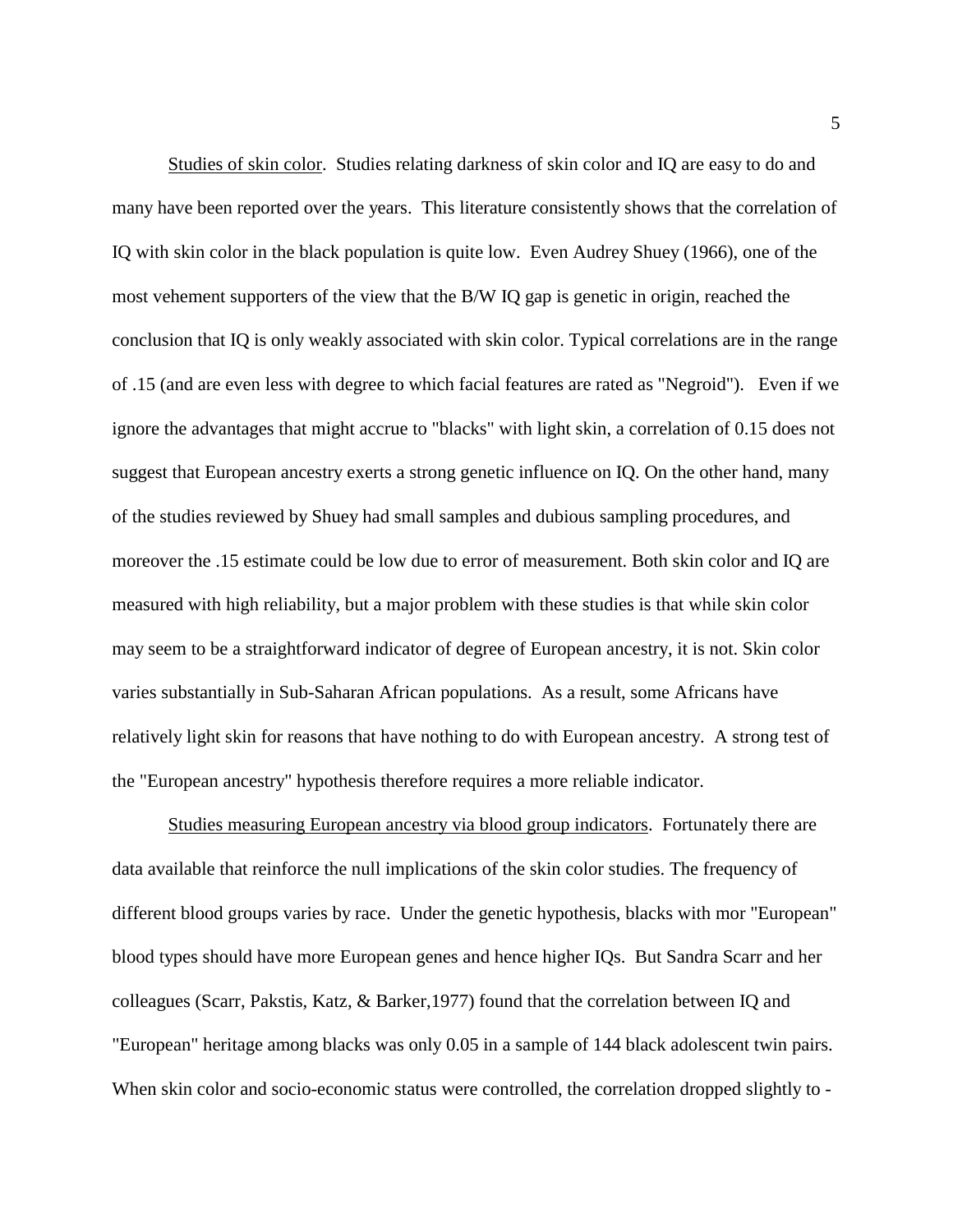.02. Importantly, although they found the typical correlation of .15 between skin color and IQ, suggesting that the comparable correlations in other studies are due not to Europeanness of genes but to some other factor associated with skin color in the black population.

Loehlin and colleagues (1973) also correlated the estimated Europeanness of blood groups (rather than the Europeanness of individuals, estimated from their blood groups) with IQ in two different small samples of blacks. They found a .01 correlation in one sample and a nonsignificant -.38 correlation in the other sample, with the more African blood groups having higher IQ.

Reported white ancestry. A third approach to estimating blacks' white ancestry is to ask them. Imagine a 15 point B/W IQ difference that is fully genetic in origin. Then think of two groups of blacks: one has only African genes and one has 30 percent European genes. According to the pure genetic model, the first group would be expected to have an IQ 4.5 points lower than the second. If we singled out everyone who had an extremely high IQ -- say of 140 - we would expect to find several times as many individuals in the group with 30 percent European genes as in the pure-African gene group.

A study by Witty and Jenkins (1934) identified 63 children in a sample of black Chicago schoolchildren with IQs of 125 or above and 28 with IQs of 140 or above. On the basis of their self reports about ancestry, the investigators classified the children into several categories of Europeanness. The children with IQs of 125 or above, as well as those with IQs of 140 or above, had slightly less European ancestry than the best estimate for the American black population at the time. This study is not ideal. It would have been better to compare the degree of European ancestry of high IQ Chicago children to that of other black Chicago children rather than to the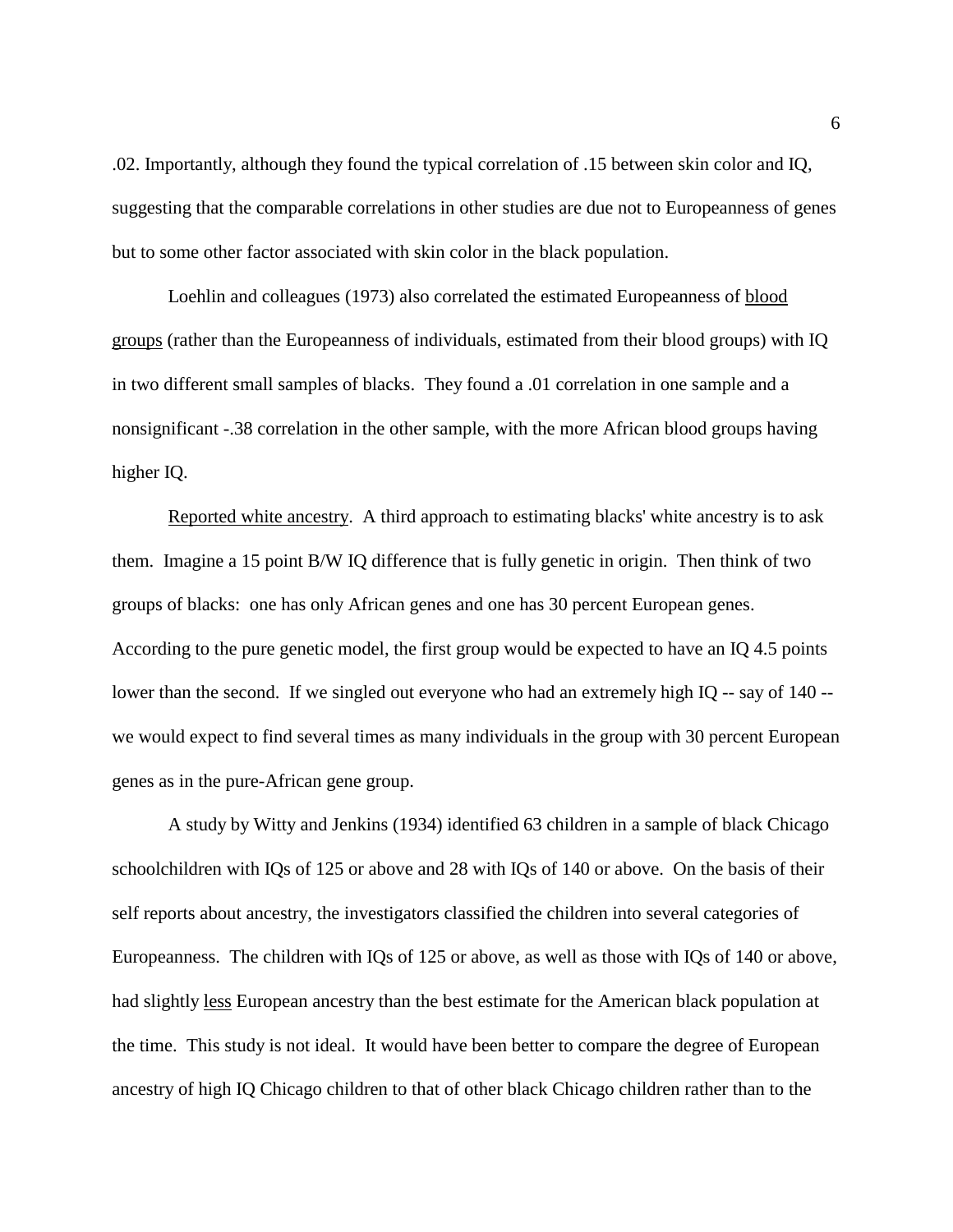entire black population. But once again, the results are consistent with a model of zero genetic contribution to the B/W gap or, perhaps, a slight genetic advantage for Africans.

Children born to black and white American soldiers in World War II. Eyferth (1961) [ADD UMLAUT TO FURS] examined the IQs of several hundred German children fathered by black American GIs during the post-1945 occupation were compared to those fathered by white GIs. The children fathered by black GIs had an average IQ of 96.5 and the children fathered by white GIs had an average IQ of 97. Inasmuch as the (phenotypic) B/W gap in the military as a whole was close to that in the general population, these data imply that the B/W gap in the U.S. population as a whole is not genetic in origin (Flynn, 1980, pp. 87-88). Note also that the children of the two groups of GIs had similar IQs even though common sense would suggest that environmental conditions were probably inferior for black children.

Mixed race children born to white vs. black mothers. If the black-white IQ gap is entirely genetic, children of mixed parentage should have the same average IQ regardless of which parent was black. If mothers are more important than fathers to the intellectual socialization of their children, and if the socialization practices of whites favor the acquisition of skills that result in high IQ scores, children of white mothers and black fathers should score higher than children of black mothers and white fathers. In fact, [(Willerman et al., 1974) children of white mothers and black fathers have a nine point IQ advantage over those with black mothers and white fathers. This result suggests that most, but perhaps not all of the B/W IQ gap is environmental.

All of these studies are subject to alternative interpretations. Most importantly, whites who mate with blacks may have lower IQs than whites in general. Blacks who mate with whites may have higher IQs than blacks in general. If whites who mate with blacks were substantially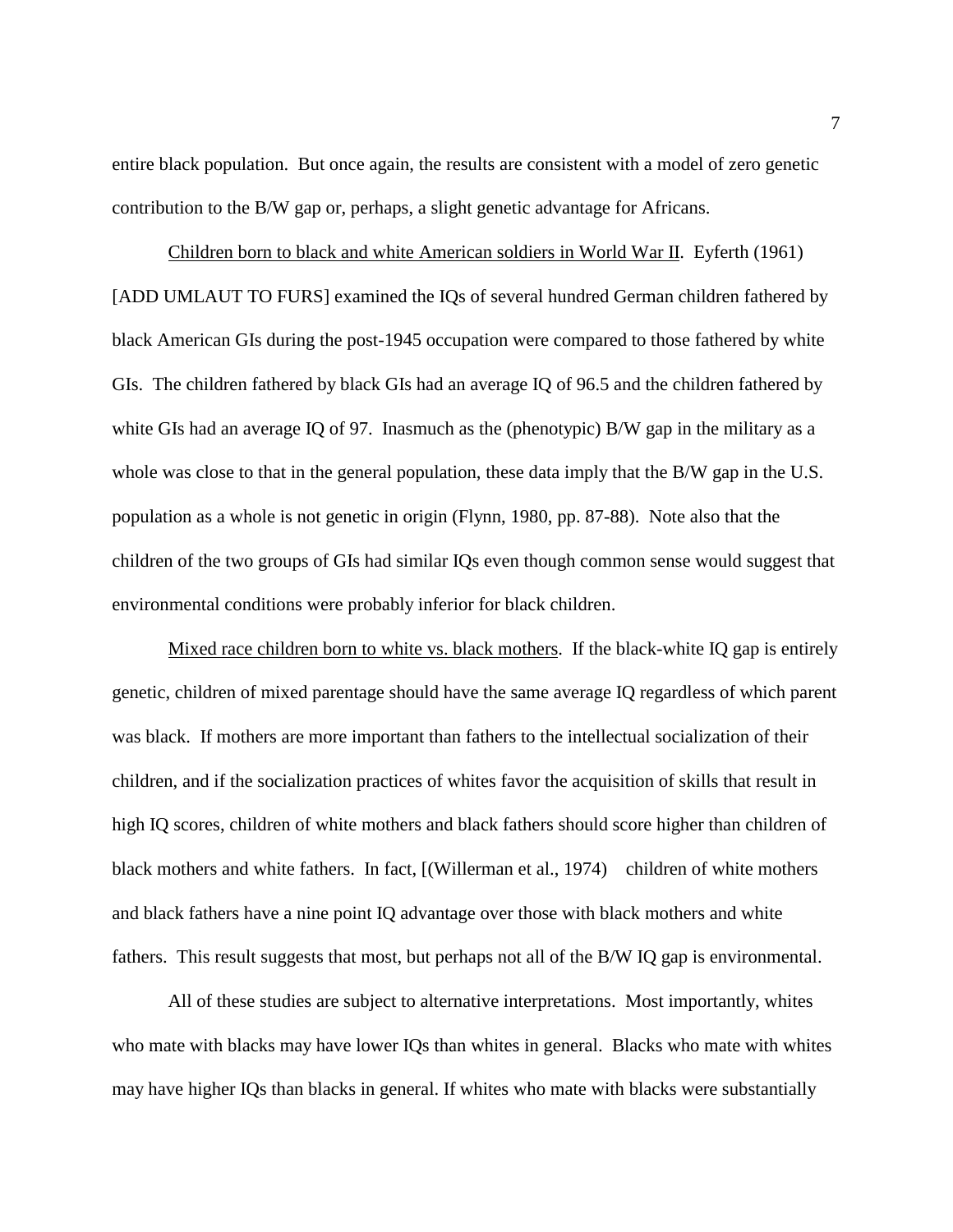less intelligent than whites in general, for example, their European genes would convey relatively little IQ advantage. Yet the degree of self-selection would have to be extreme to produce no phenotypic difference at all between children of purely African heritage and those of partially European origin. Self-selection by IQ was probably not very great during slavery; it is unlikely, for example, that the white males who mated with black females had lower IQs than other white males. Indeed, if such unions mostly involved male slave owners, and if economic status was positively related to IQ (as it is now), these whites probably had above average IQs. But even if self-selection were substantial in the 18th and 19th centuries, the effects of regression toward the population mean would reveal genetic differences if they were present. Flynn's (1980) also shows that self-selection is a highly unlikely explanation of IQ pavity between children of black and white GIs. (p. 94) and that the assumption of zero heritability of the U. S. B/W IQ gap best fits the data. Flynn's analysis of mixed race children also suggests that the IQ difference between black versus white mothers cannot be accounted for by an reasonable assumptions about selective mating and parental IQ (p. 180).

## Studies Examining the Effect of Family Environment

Experiments or quasi-experiments that place black children in different environments avoid the self-selection problem to some degree.

Random assignment of black children to black vs. white adoptive families. In one true experiment, Moore (19[xx]) randomly assigned black children to be raised in adoptive families that were either black or white. Under the assumption that black families would be less likely to instill the orientations that would lead to the sorts of skills that IQ tests tap, she predicted that children raised by white adoptive parents would have higher IQs than those raised by black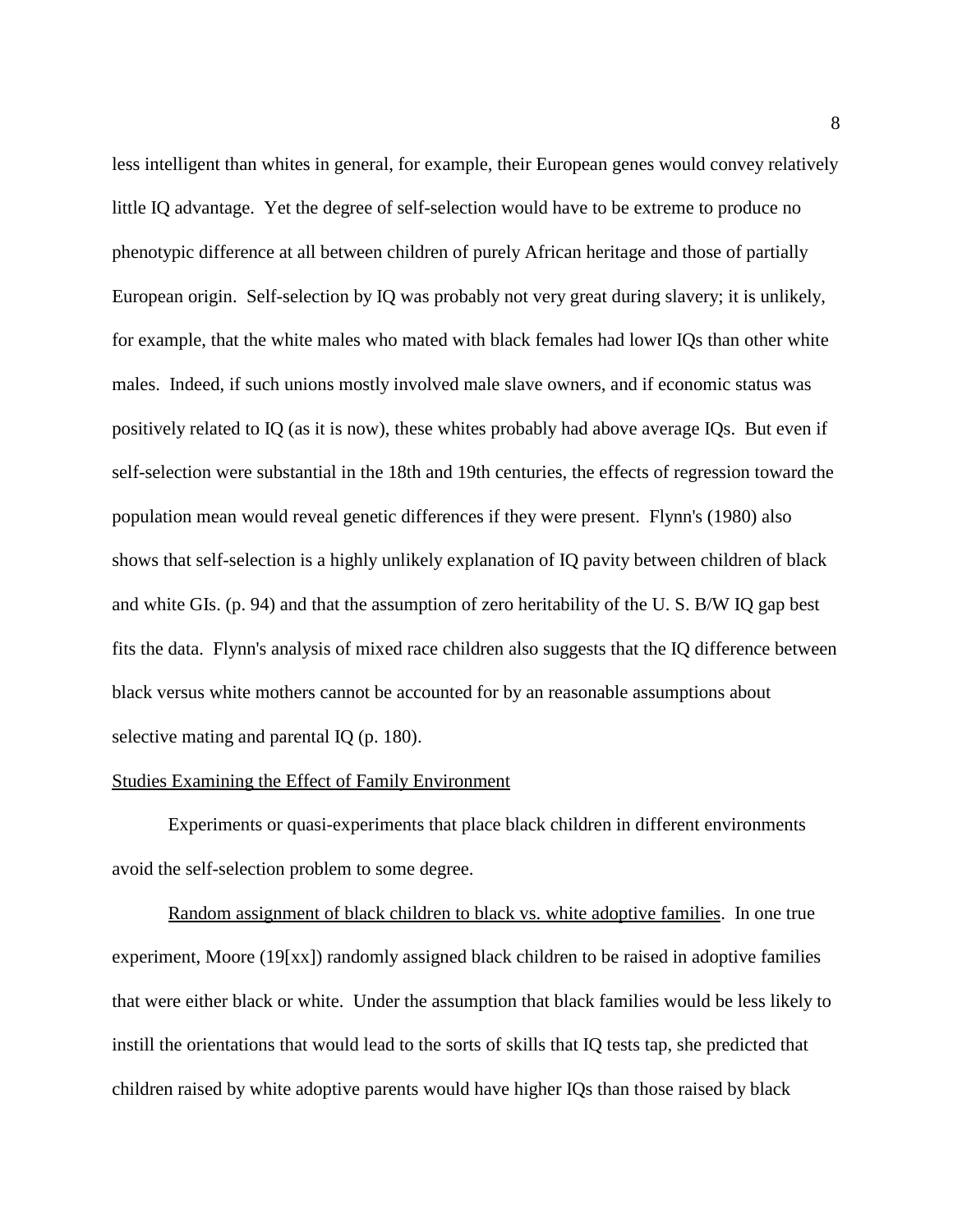adoptive parents. This was indeed the case. [more more more]

Rearing of black and white infants in the same environment. An experiment by Tizard and colleagues compared black and white orphans who had all been raised in the same highly enriched institutional environment. At four or five years of age, white children had IQs of 103, black children had IQs of 108, and children of mixed race had IQs of 106. On their face, these results are most compatible with the assumption of a slight genetic advantage for blacks. The black children in this experiment were West Indian and the white children were English. While it is possible that the black parents had unusually high IQs, Flynn (1980) argues that selective migration of West Indians to Britain could not have raised IQ scores by more than a few points.

Adoption of black and white infants into white families. A well-known adoption study by Sandra Scarr, Richard Weinburg and their colleagues (1983) compared the IQs of adopted children from different racial backgrounds. Some of the adopted children had two white biological parents, some had two black biological parents, and some had one black and one white biological parent. Under the simplest model of pure genetic determination of the B/W IQ gap, the white adoptees should have had IQs 15 points or so higher than the black adoptees. Mixed race adoptees should fall in the middle. When the children were about seven years old, their IQs were most consistent with a model of partial genetic contribution to the gap. When they were adolescents, their IQs suggested a larger genetic contribution.

Scarr and Weinberg identified several factors that they thought made it a weak test of the genetic hypothesis. First, the number of children they studied was small (only 25 white children, 29 black children, and xx mixed-race children); Second, agencies may have engaged in selective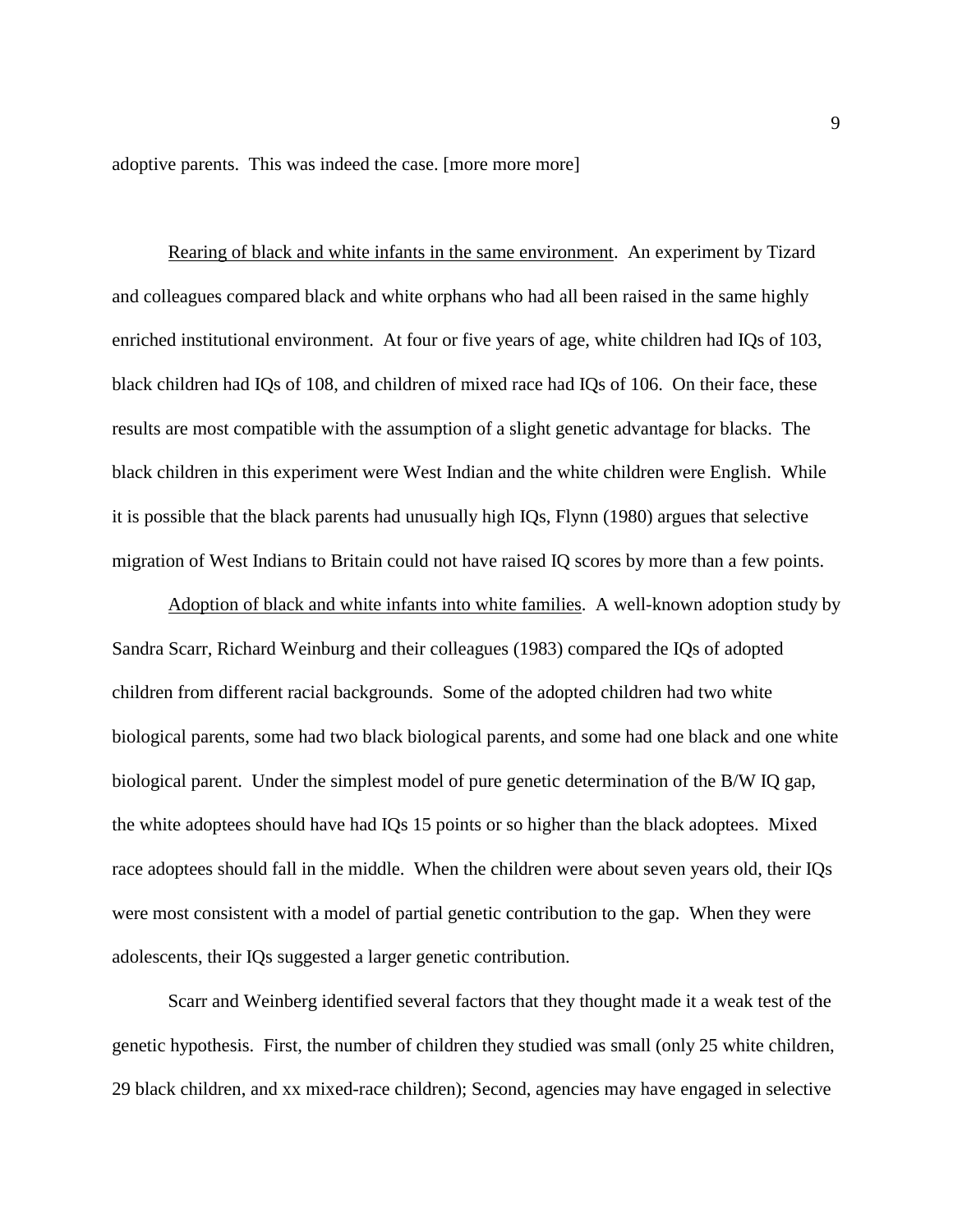placement, which would...; Third, the adoptive families were recruited on a voluntary basis, which could have introduced a "self-selection" problem into the sample if...; Fourth, since the natural parents' IQs were not known, it is possible that the white parents could have had higher (genotypic) IQs than the black parents, which by itself could explain why the white adoptees had higher IQs than the black adoptees; Fifth, the black children were adopted at a substantially later age than the white children (although the mixed-race children were adopted earlier than either the black or white children). Consequently, the authors caution against any conclusion at all with respect to the role of heredity.

Suppose we simply look at all the available evidence -- the many different types of evidence and the dozens of different studies -- on their face. The Scarr and Weinberg evidence is consistent with a large genetic contribution to the B/W IQ gap. But all of the other evidence is most consistent with a zero or near-zero genetic contribution to the gap. The skin color, facial feature, and blood group studies, the European heritage study, the study of World War II children fathered by black vs. white soldiers, the study of mixed-race children born either to black or to white mothers, the experiment assigning black children to black vs. white adoptive families, and the study of the orphanage with an enriched environment all suggest genetic equality between the races or very small genetic differences.

Advocates of the genetic hypothesis can always invent the equivalent of Ptolemaic "epicycles" to explain these results. But there would have to be a good many such convolutions to make much headway. It would have to the case either that whites in the past who contributed European genes to the contemporary Ablack@ gene pool had extremely low IQs or that blacks who mated with whites in the past had extremely high IQs and that either the black GIs who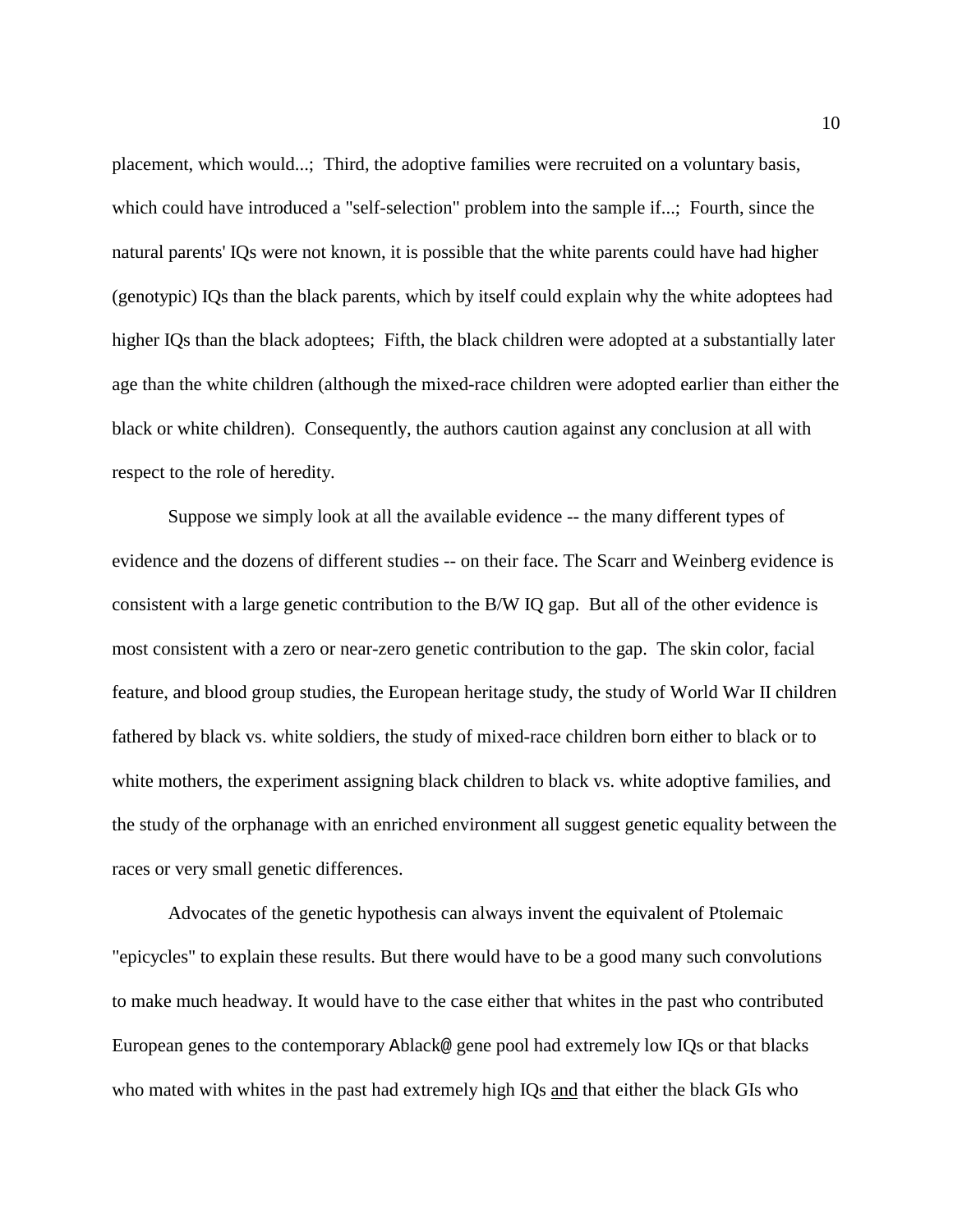mated with German women in World War II had extremely high IQs or the white GIs had extremely low IQs or both and that, in the study of children born to unions of blacks and whites, either the white mothers had IQs much higher than the black mothers or the black fathers had much higher IQs than the white fathers and that, in the study of the enriched orphanage environment, the black Caribbean children had unusually high IQs while or the white English children had unusually low ones, or both. That this would be a heroic effort has been demonstrated by Flynn=s (1980) analysis that systematically showed that most of these alternative explanations are highly implausible each one taken by itself, let alone trying to weave a coherent theory for the ensemble of alternatives. theories could be correct. But all these explanations are conjectural.

Herrnstein and Murray (1994), it is important to note, made no serious effort to propound any alternative explanations for the near total absence of positive direct evidence for the genetic hypothesis. What they do instead is to spend a great deal of time discussing the single study that is consistent with a strong genetic interpretation favoring whites -- the Scarr and Weinberg study -- and then mention only a few of the negative studies, dismissing them with ad hoc self-selection explanations without any mention of the fact that the Scarr and Weinberg study is subject to at least as severe reservations as any of the studies having negative findings that they choose to mention. They also ignore the most comprehensive and sophisticated treatment of the genetic explanation for the B/W gap and alternatives -- that of Flynn (1980). By conventional academic standards, the Herrnstein and Murray review of the evidence on the heritability of the B/W gap is shockingly incomplete and biased.

## Indirect Arguments for Genetic Determination of the B/W Difference in IQ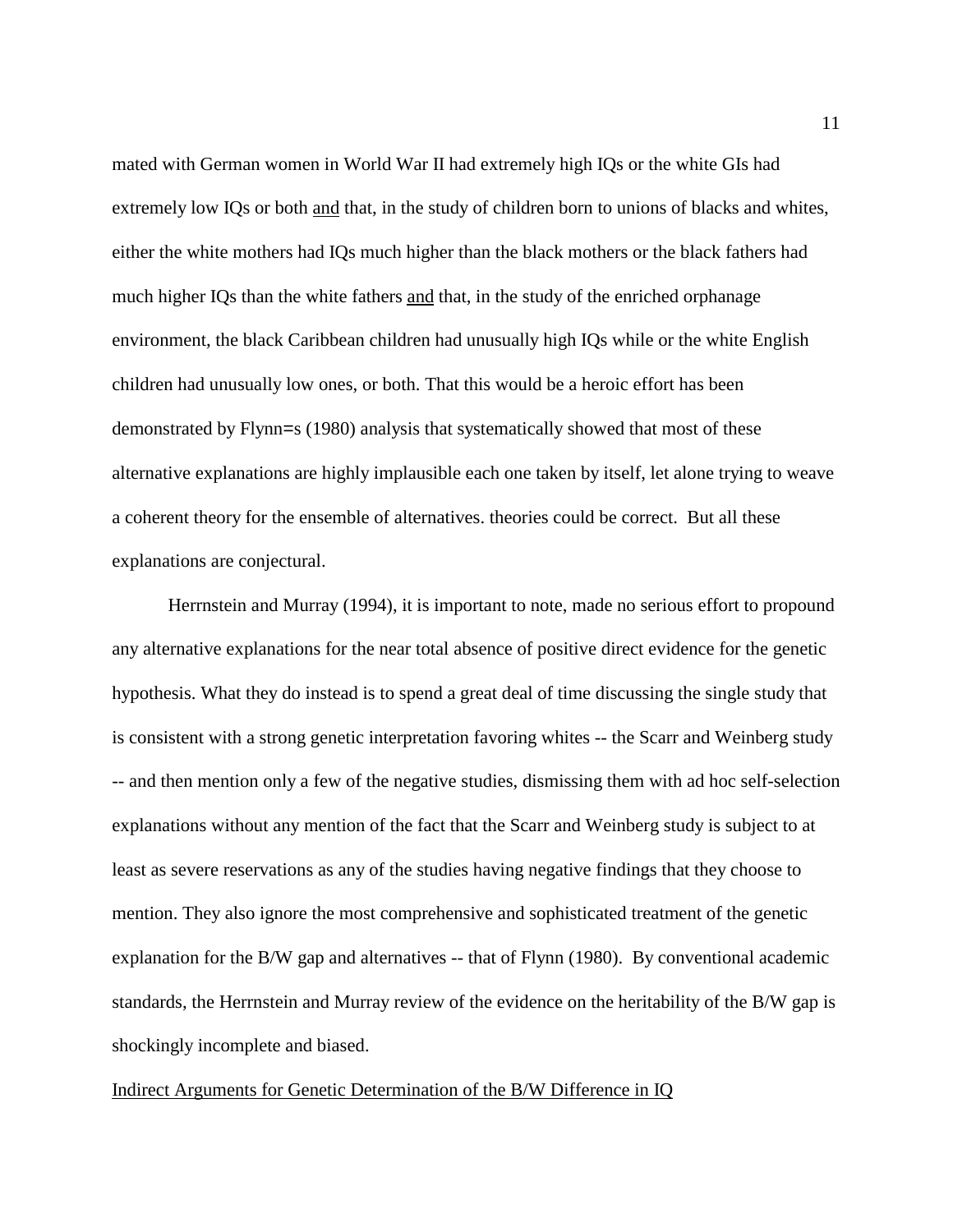If my summary of the direct genetic evidence is correct, why does anyone pay any attention to the possibility of genetic determination of the B/W gap? There are three main reasons in my view (and in Herrnstein and Murray's view as well, judging by the amount of space they devote to them).

(1) Blacks at every level of socioeconomic status (SES) have lower IQs than whites of the same status. Hence it is difficult to argue that poor socioeconomic conditions alone account for black's low scores.

(2) Blacks and whites have different ability profiles. Low-SES whites with an overall IQ score of, say, 105, show the same average ability pattern as high-SES whites with scores of 105. But this is not the case for blacks (cites). For example, blacks at a given IQ level are likely to have relatively high ability to recall digit strings but relatively low ability to solve mazes as compared to whites with the same IQ.

(3) Blacks and whites differ most on the "g-loaded" tasks. "G" is the term for the general intelligence factor that some psychologists believe permeates all abilities, but some more than others. Blacks do as well or better than whites on tasks involving simple memory or reactiontime. Blacks are slower than whites on tasks involving complex memory or reaction-time. These latter tasks are more "g-loaded" in that they predict overall IQ scores better.

Let us consider each of these points in turn.

(1) Blacks have lower IQs at every socioeconomic level. On its face, this finding is hard to reconcile with the notion that it is merely poor opportunity that causes blacks to have lower IQs. It is somewhat misleading, however, to compare the IQs of blacks in the higher socioeconomic ranges with those of whites. A white in the top socioeconomic quintile based on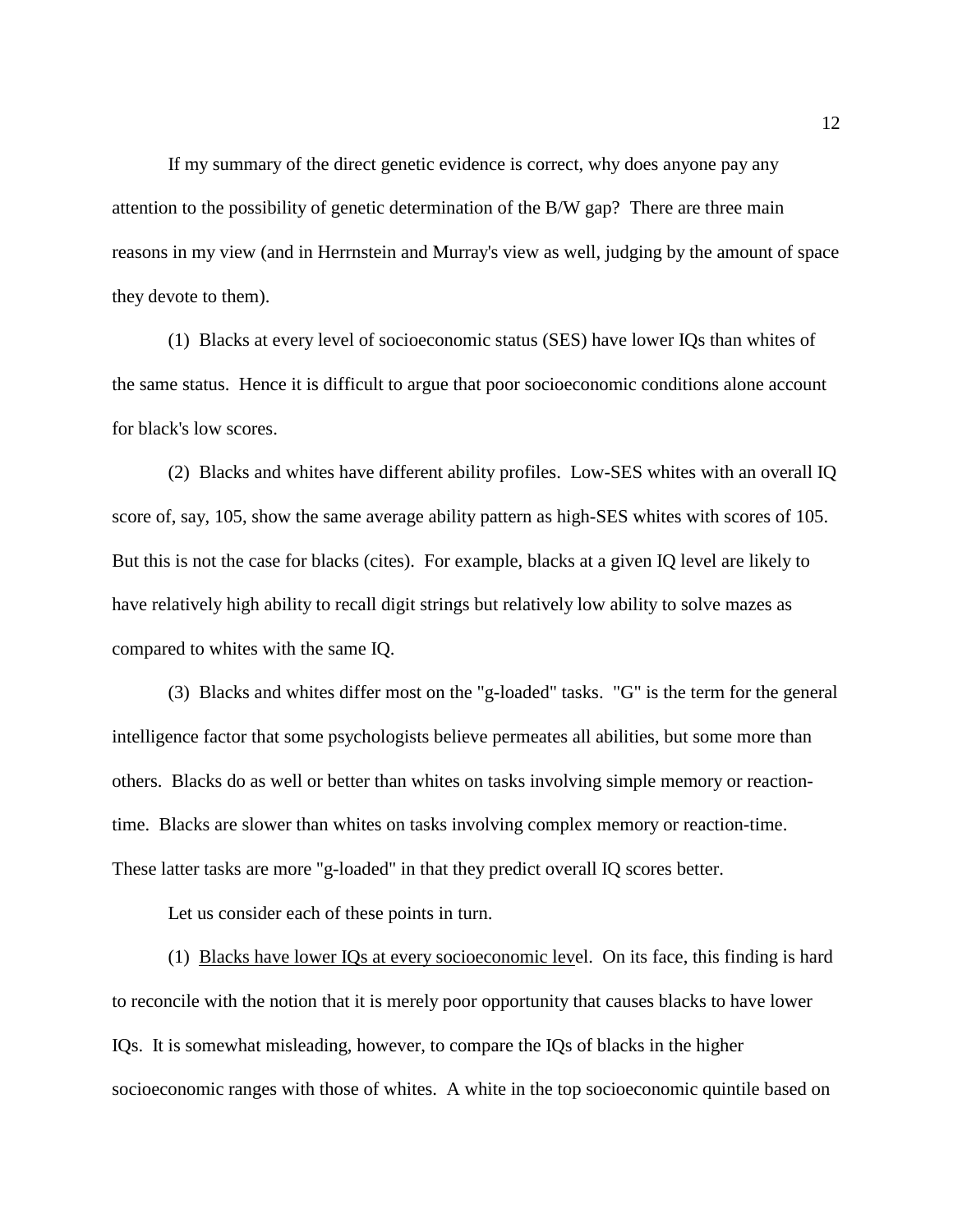income has more than twice the wealth of a black in the top quintile (Smith, in press). More importantly, statistically equating blacks and whites on measures of the environment that include not only traditional indicators of SES but also measures of family and neighborhood quality virtually eliminates the B/W IQ gap (Brooks-Gunn & colleagues, in chapter xx). Such a result could simply mean that less intelligent parents provide their children with less intellectually stimulating environments. Yet, statistically equating mother's IQs does not change these results. Thus, the data are more consistent with a purely environmental interpretation of the B/W gap than with a genetic one.

(2) Blacks and whites have different ability profiles. Such differences hardly seem a strong argument for genetic determination of overall IQ. Systematic differences in the socialization of black and white children begin in the cradle (e.g., Heath, 1983). If such difference affect overall scores, one would expect them to affect some test more than others. We know that purely social factors can indeed affect ability patterns. A natural experiment produced by World War II illustrates the potential affect of socialization on ability patterns. During the war, fathers in the Armed Forces were absent at different points in their childrens' lives for differing periods of time. Harvard students whose fathers had been in the Army for a long time when they were quite young had verbal Scholastic Aptitude Test (SAT) scores that were dramatically higher than average (Carlsmith, 1983).

(3) Blacks and whites differ most on the most "g-loaded" tests. Jensen and others have argued that the black-white gap on complex reaction-time tasks, can not be explained by motivational differences between blacks and whites. But this is merely a hypothesis. In informal work conducted many years ago, I found that white college students with high achievement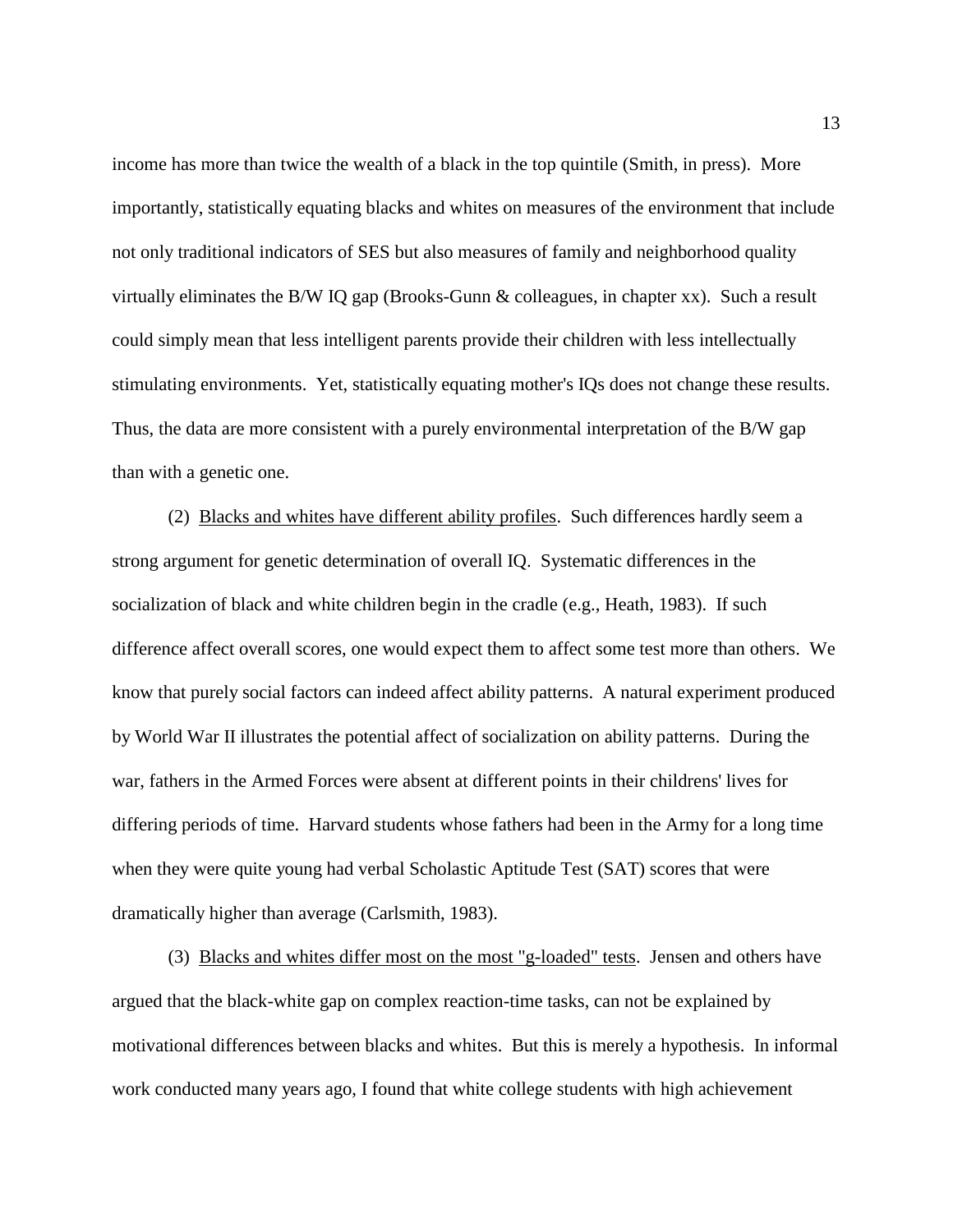motivation had faster complex reaction times, but not faster simple reaction times, than those with low achievement motivation. Consequently, I do not regard the motivation hypothesis as at all improbable.

Jensen's "g-loading" point also obtains for tasks that we think of as genuinely intellectual ones. For skills such a spatial reasoning and form perception, the g-loading is relatively low and the B/W gap relatively low. For the even more important and general skills of reading comprehension, mathematics, vocabulary and information tests, the g-loading is high and the B/W gap is high.

One would assume that these more important, and more "g-loaded," skills are the most modifiable. Are they?

## Conclusion

The studies most directly relevant to the question of whether the B/W IQ gap is genetic in origin provide no evidence for a correlation between IQ and African (rather than European) ancestry. A few older studies of skin color are consistent with European superiority but most are not. The best modern study indicates little relation between skin color and IQ. One modern study of blood types weakly suggests African superiority; the other two suggest no difference between the races.

Of the studies that control for home environment, all indicate strong environmental effects. One of these studies is consistent with moderate African genetic superiority and one is consistent with substantial European genetic superiority. Thus, the most relevant studies provide no evidence for genetic superiority for one race or the other while providing strong evidence for a substantial environmental contribution to the B/W IQ gap. Almost equally important, rigorous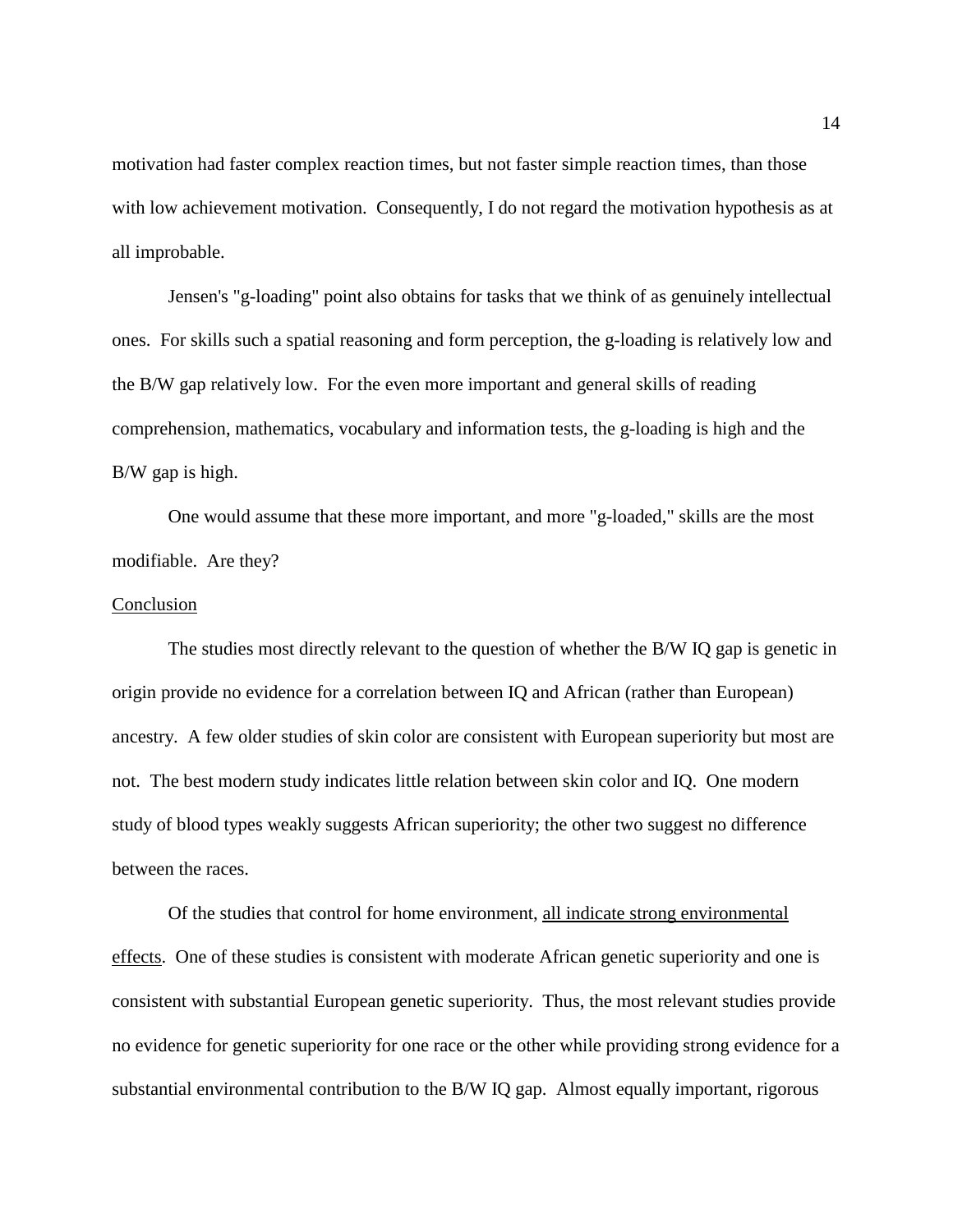interventions effect IQ and cognitive skills at every stage of the life course, and the evidence on convergence clearly shows that the B/W IQ gap has narrowed in recent decades.<sup>[3](#page-14-0)</sup>

The question "What portion of the 15 point IQ difference between blacks and whites is genetic?" simply makes no sense. To begin with, the empirical gap is currently substantially less than that. Moreover, with the exception of Herrnstein and Murray, few investigators have ever suggested that the entire gap might be genetic in nature. Jensen, one of the best-known proponents of the view of European genetic superiority, estimates that the genetic gap is about seven points [ref.]. As Block (1995) has suggested, the reference point should not be a gap of 15 points or any other specific figure. Rather, it makes more sense to ask how far, and in what direction, the genetically-based difference between the races differs from zero.

If in fact it makes sense to ask the genetic question at all. All evidence points to two extraordinarily important conclusions. First, if there are genetically-determined differences between the races in IQ, they are not sufficiently large to show up with any regularity in studies with a wide range of methodologies. Second, interventions designed to reduce the difference between blacks and whites are effective at every age level. Surely research efforts are best directed at improving these interventions rather than trying to wring blood from a genetic turnip.

 $\overline{a}$ 

<span id="page-14-0"></span><sup>&</sup>lt;sup>3</sup>It is important to note, however, that there is evidence that the convergence began stalling out in the late 1980s or early 1990s. It is possible that this stalling out is related to a reduction in black economic gains beginning in the late 1970s.